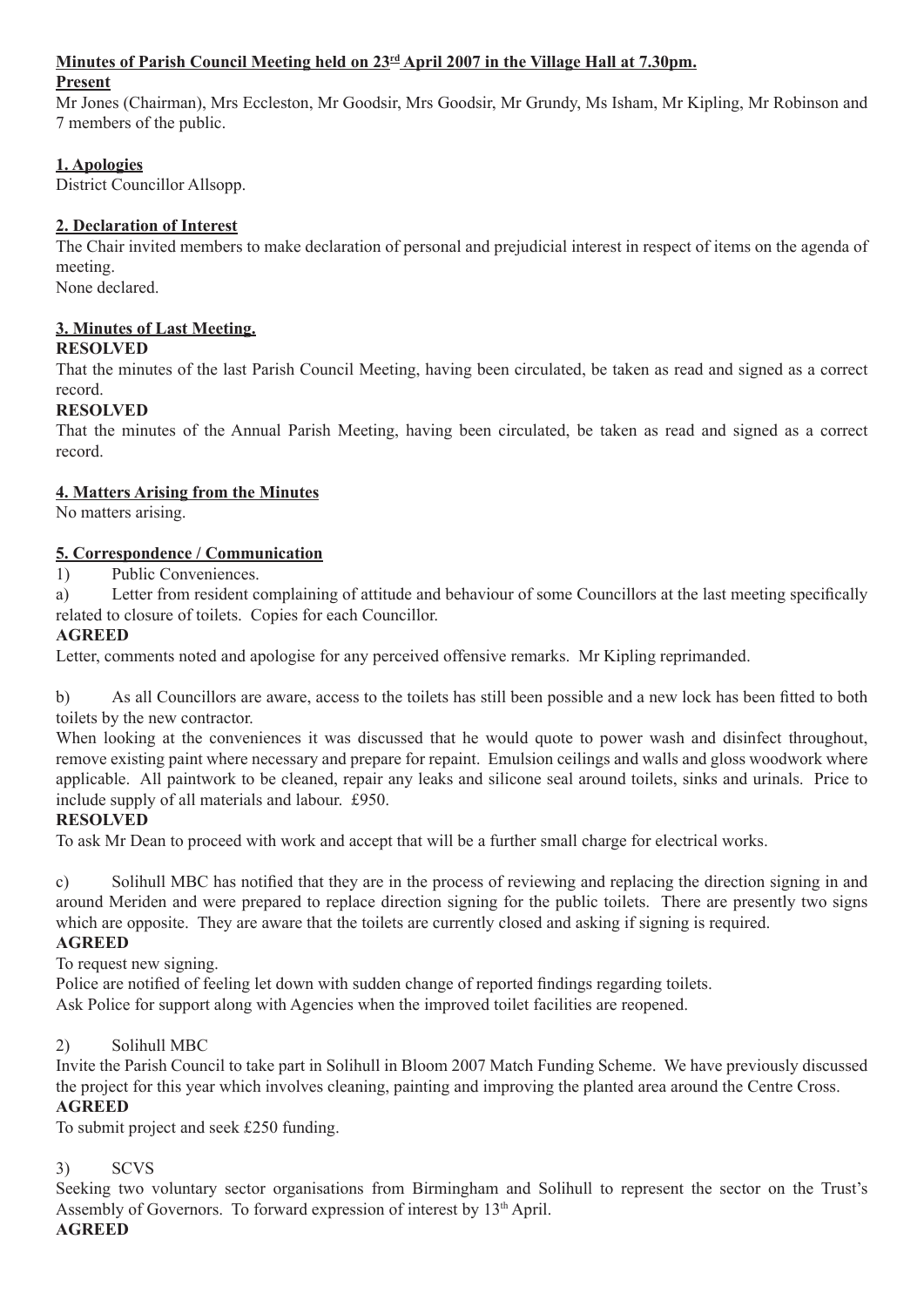Not to volunteer.

4) Department for Communities and Local Government.

Notification has been received of Model Code of Conduct, Order 2007 (SI No.1159). The order comes into effect 3<sup>rd</sup> May 2007.

The Borough and Parish Councils have until 2nd October to formally adopt the Code. Solihull MBC aim to adopt the New Code at its meeting on  $10<sup>th</sup>$  July.

I suggest Meriden Parish Council look to adopt the New Code of Conduct at the meeting 23rd July.

Solihull MBC will write to all Parish Councillors after the elections with register of interest form for completion and a pack of guidance which will include the new code (although the existing code will apply until formal adoption).

# 5) Solihull MBC

The Council is now in a position to make proposed Dog Control Order 2007. Copy of Draft Order, notice of intent and map are enclosed. All representations to be received by 31<sup>st</sup> May. Copy to Chairman and one for circulation.

# **AGREED**

To request consultation if it is intended to erect many signs around village.

# 6) Cricket Club

Request use of Playing Field for some cricket matches for the next two or three seasons. Also ask for financial support, maybe 50-50 basis for artificial wicket to be constructed at an approximate cost of £6000.

# **AGREED.**

Support in principle for the Cricket Club to use Playing Field but there will need to be further discussion on funding.

### **6. Receive Reports.**

No reports received.

### **7. Village Matters.**

1) Cyclists Memorial Service.

### **AGREED**

For wreath to be requested from florist for Mr Grundy to lay. For Chris Dean to be requested to clean 3 No parking signs on The Green

# 2) Meriden Pool

Email about rats around Pool. Chased Solihull MBC, problem referred to Environmental Protection who will be doing a survey and another department will arrange notices to ask people not to feed. Solihull will provide initially two special bins with a hole at base and poison inside.

#### 3) Litter

Complaints of litter and overflowing litter bins around The Green and Playing Fields have been received. Contact has been made with Solihull and the situation, in my view, has improved. Neighbourhood Co-ordinator will pursue for footway around shops and library to be swept.

#### 4) 'Mag'

Deadline is  $8<sup>th</sup>$  May so Clerk will be able to submit election results with names of 8 elected Councillors.

# **8. Planning Matters**

1) P/A 2007/491 - 27 Fillongley Road.

Single storey side extension to form a bedroom and a shower room.

# **RATIFIED**

Object: Concerns about the possible terracing effect; Concerns about narrowing of vehicular access drive.

# 2) P/A 2007/639 - Meriden Hall, Main Road.

Remove deadwood and crown reduction by 10% on oak tree.

#### **RATIFIED**

Object: To any unnecessary removal of tree; Refer to Tree Officer.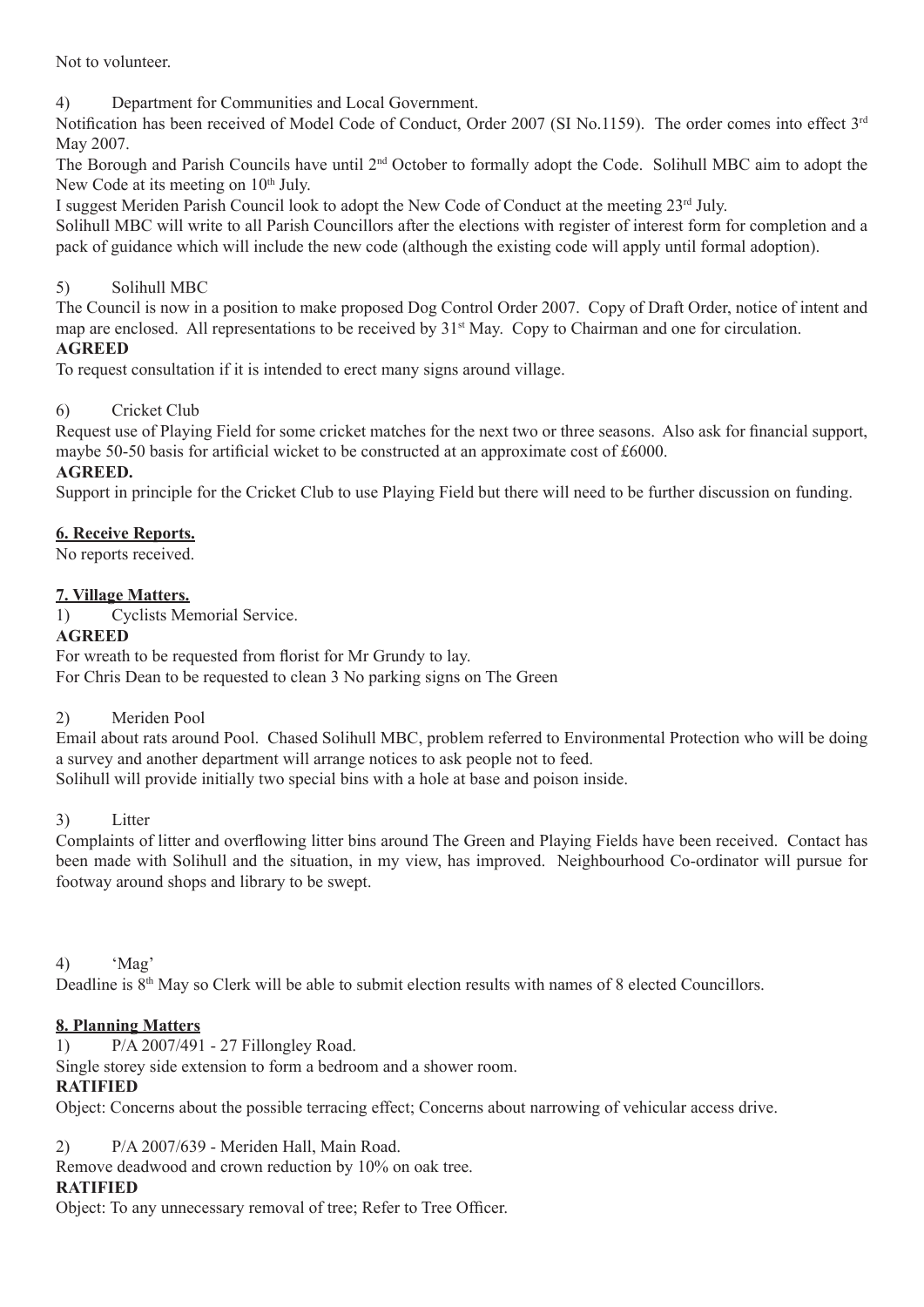3) P/A 2007/646 - Swallowfield, Hampton Lane.

Construction of new building to provide 18 no. new guest bedrooms.

# **RATIFIED**

Object: Percentage increase; Over intensive development; Advese impact on surrounding development and landscape.

4) P/A 2007/50 Decision - 179 Fillongley Road.

Full plans refusal for two storey extension to rear to form dayroom with two bedrooms above.

5) P/A 2007/328 Decision - High Firs, Showell Lane.

Full plans approval for replacement 5 bedroom dwelling (resub. of 2006/2176).

6) Solihull MBC – P/A 2006/2064-Meriden Quarry.

Reference to letter sent by Mr Jones the representations will be reported to Members but requesting a financial contribution from Tarmac could not reasonably be pursued as the 5 tests are:

Relevant to planning; necessary to make the proposed development acceptable in planning terms; directly related to proposed development; fairly and reasonably related in scale and kind to the proposed development and reasonable in all other respects.

Tarmac is not willing to agree to the request.

7) P/A 2007/418 Decision - Stone House Farm Riding School & Livery Stables, Hollyberry End. Full plans approval for placement of an automated horse walker.

8) P/A 2007/656 – 9 Grace Road, Millison's Wood.

Single storey side extension to create extended kitchen and relocated garage.

### **RESOLVED**

Leave to Neighbour Notification,

9) P/A 2007/839 – The Old Vicarage, Church Lane. Add pitched roofs to existing flat roof dormers.

# **RESOLVED**

No observations.

10) P/A 2007/841 – The Old Vicarage, Church Lane. Add pitched roofs to existing flat roof dormers (Listed Building). **RESOLVED**

Leave to Conservation Architect.

Mr Jones registered an interest in the following item.

11) P/A 2007/858 - Meriden Garage, Birmingham Road.

Three storey apartment block containing 8 no. 2 bedroom apartments and 6 no. 1 bedroom apartments.

#### **RESOLVED**

Object: Outline permission for 9 only after 10 recommended to be refused; Over intensive; Incongruous feature; Adjacent to Listed Building; Intrudes onto Green Belt and dedicated footpath.

# **9. Accounts**

Accounts approved.

# **10. Date of Next Meeting**

The date of the Annual Parish Council Meeting is Wednesday 16<sup>th</sup> May 2007 starting at 7.30pm, in the Village Hall. This follows local election for Parish Councillors 3rd May.

There being no further business, the Chairman thanked everyone for attending and declared the meeting closed at approximately 8.55 pm.